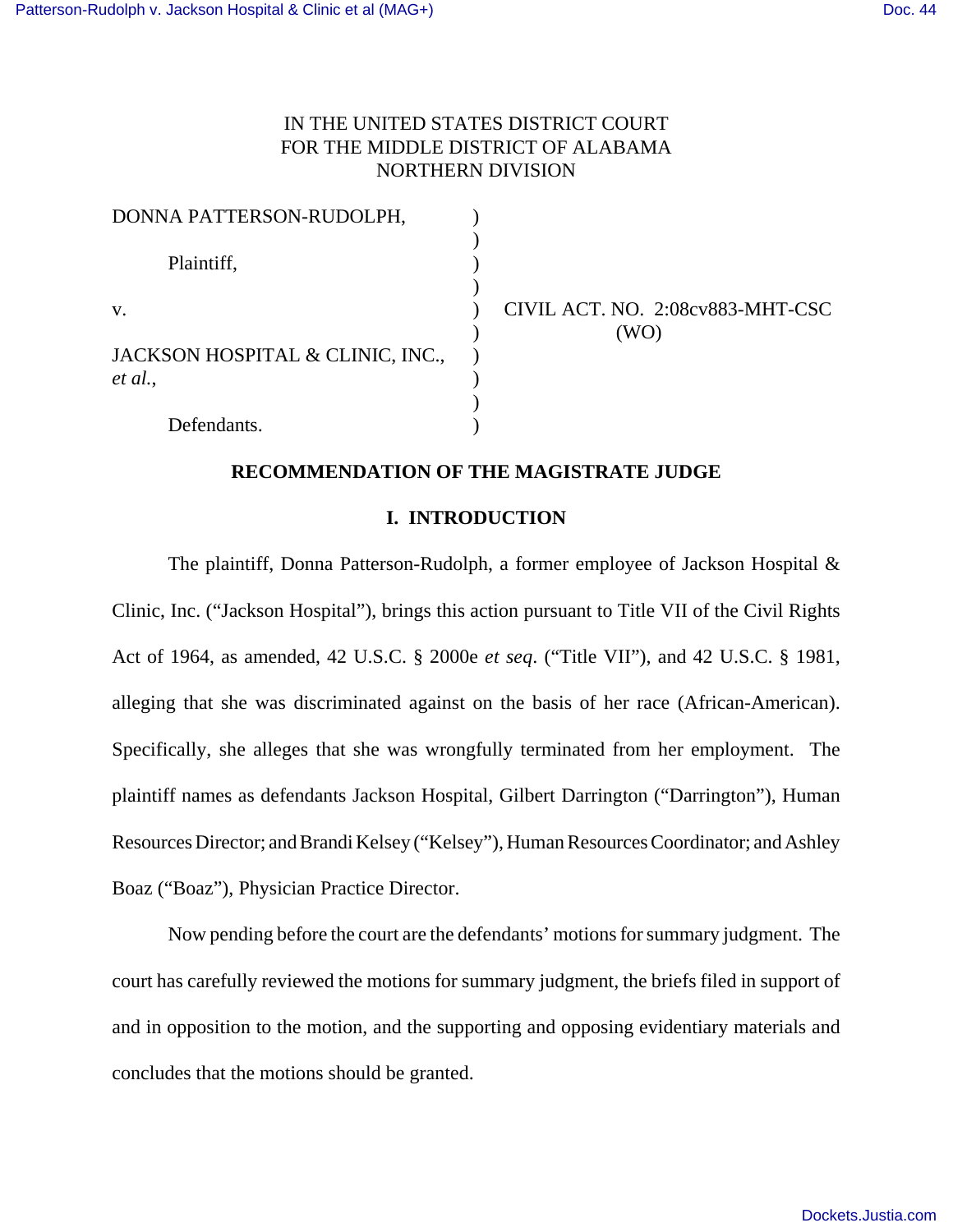#### **II. SUMMARY JUDGMENT STANDARD**

Rule 56(c) of the Federal Rules of Civil Procedure provides that summary judgment is appropriate where "there is no genuine issue as to any material fact and . . . the moving party is entitled to judgment as a matter of law." This standard can be met by the movant, in a case in which the ultimate burden of persuasion at trial rests on the nonmovant, either by submitting affirmative evidence negating an essential element of the nonmovant's claim, or by demonstrating that the nonmovant's evidence itself is insufficient to establish an essential element of his or her claim. *Celotex Corp. v. Catrett,* 477 U.S. 317, 322 (1986); *Jeffery v Sarasota White Sox, Inc.,* 64 F.3d 590, 593 (11<sup>th</sup> Cir. 1995); *Edwards v. Wallace Cmty Coll.*, 49 F.3d 1517, 1521 (11<sup>th</sup> Cir. 1995).

The burden then shifts to the nonmovant to make a showing sufficient to establish the existence of an essential element of his claims, and on which he bears the burden of proof at trial. *Id.* To satisfy this burden, the nonmovant cannot rest on the pleadings, but must, by affidavit or other means, set forth specific facts showing that there is a genuine issue for trial. FED. R. CIV. P. 56(e).

The court's function in deciding a motion for summary judgment is to determine whether there exist genuine, material issues of fact to be tried; and if not, whether the movant is entitled to judgment as a matter of law. *See Dominick v. Dixie Nat'l Life Ins. Co.,* 809 F.2d 1559 ( $11<sup>th</sup>$  Cir. 1987). It is substantive law that identifies those facts which are material on motions for summary judgment. *Anderson v. Liberty Lobby, Inc.,* 477 U.S. 242, 258 (1986); See also DeLong Equip. Co. v. Washington Mills Abrasive Co., 887 F.2d 1499 (11<sup>th</sup> Cir. 1989).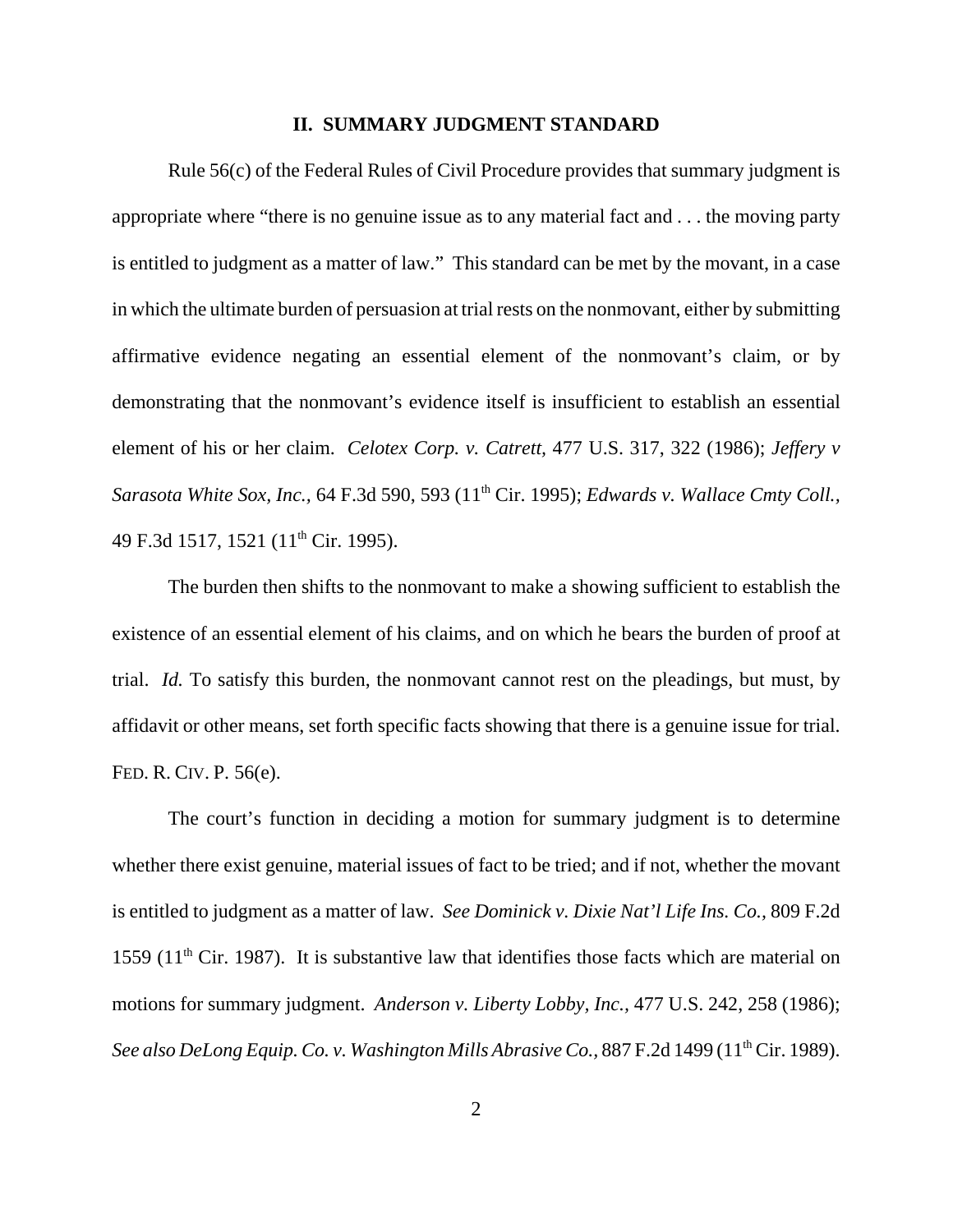When the court considers a motion for summary judgment, it must refrain from deciding any material factual issues. All the evidence and the inferences drawn from the underlying facts must be viewed in the light most favorable to the nonmovant. *Earley v. Champion Int'l Corp.,* 907 F.2d 1077, 1080 (11th Cir. 1990). *See Matsushita Elec. Indus. Co., Ltd. v. Zenith Radio Corp.,* 475 U.S. 574, 587 (1986). The movant bears "the exacting burden of demonstrating that there is no dispute as to any material fact in the case." *Warrior Tombigbee Transp. Co. v. M/V Nan Fung,* 695 F.2d 1294, 1296 (11<sup>th</sup> Cir. 1983).

## **III. FACTS**

The plaintiff began working for Jackson Hospital as a medical assistant in June 2005. (Defs' Exhs. 2, 3.) Two months later, the plaintiff was assigned additional duties as a floater and received a pay raise. (Defs' Ex. 18.) During an employee evaluation the following year, Boaz, the plaintiff's supervisor, gave the plaintiff the highest score possible with respect to her job responsibilities. (Defs' Ex. 5.) On the evaluation form, Boaz noted that "Donna is a very dependable employee who does whatever it takes to get the job done" and encouraged her to "smile more [with] the patients and doctors and let her very warm personality come across on her first impression [with] all customers – internal and external." (*Id.*) Boaz also noted that the plaintiff's new goal should be to smile more often. (*Id*.)

On August 15, 2007, the plaintiff parked her car in an unpaved employee parking lot. (Pl's Dep., p. 62.) The parking lot was covered in "nothing but rocks." (*Id*.) As she walked to her assigned building, the plaintiff tripped and fell, resulting in "a hole in [her] pants and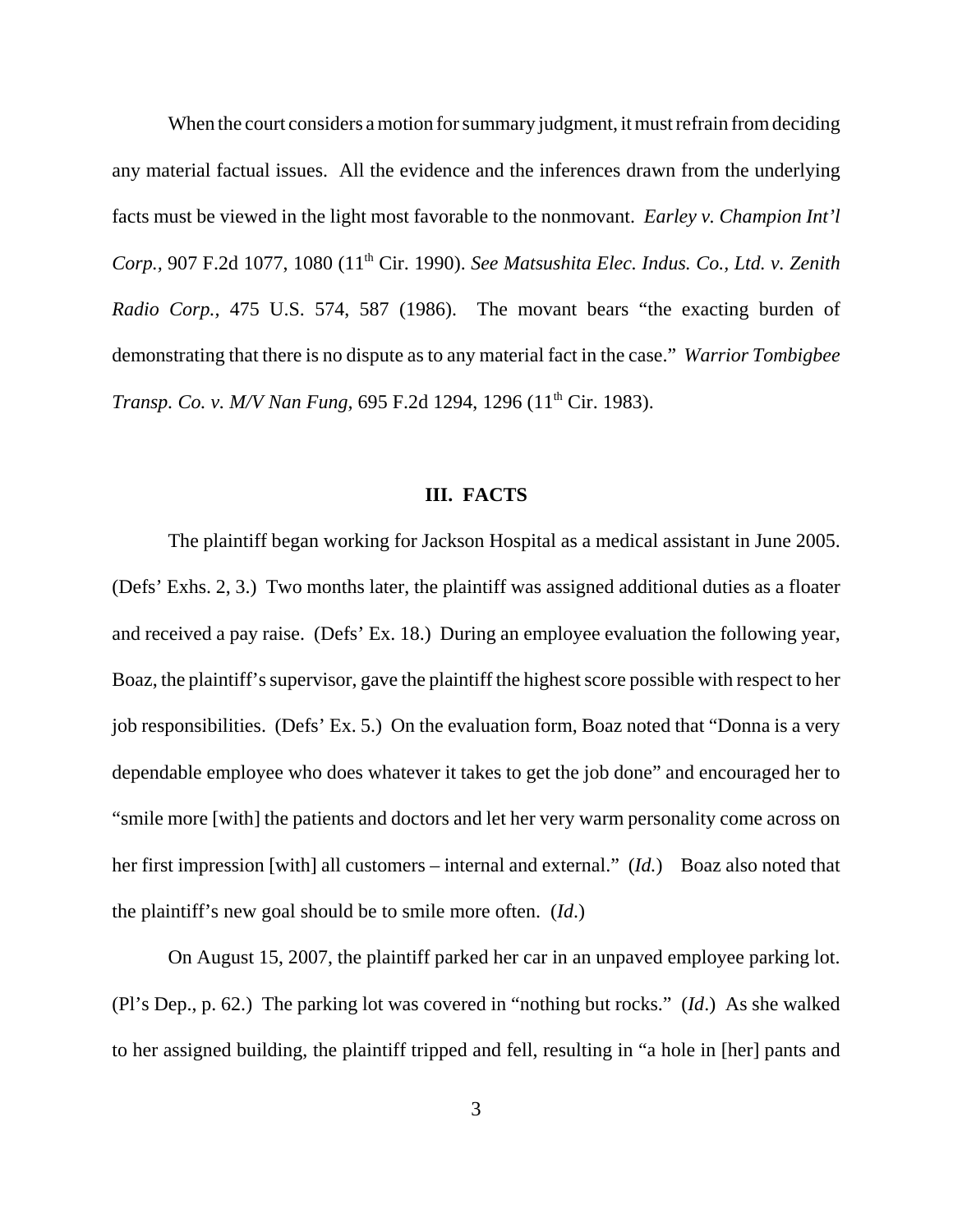bloody knees and hands." (Pl's Dep., p. 63.) She sat on the ground for a minute and then walked to work. (*Id*.) After turning on her computer, the plaintiff sent a mobile message to Stephanie Hute ("Hute"), Boaz's assistant, stating as follows:

> Donna Rudolph, Stephanie I fell upon arrival at work while coming out of the parking lot. A large rock was sticking out and I tripped over it. I don't know if I need to report this as an incident. Please let me know of your findings.

(Defs' Ex. 14; Defs' Ex. 36, Pl's Dep., p. 69.) Hute arrived at the plaintiff's work area and asked whether the plaintiff was okay.<sup>1</sup> (Pl's Dep., p. 73.) The plaintiff said, "I'm okay, yeah." (*Id*.) When the plaintiff told Hute that she needed medical attention, Hute advised that she would contact Boaz. (Pl's Dep., p. 71.)

Boaz arrived and asked whether the plaintiff was okay. (Pl's Dep. P. 72.) The plaintiff responded, "No, my knees are really hurting and they are bloody; I have a . . . tear in my pants." (Pl's Dep., pp. 72-73.) At that time, the plaintiff did not tell Boaz that she needed medical attention. (Pl's Dep., p. 73.) When the plaintiff requested that she be allowed to go home, Boaz's "answer was no." (Pl's Dep., p. 78.) The plaintiff completed her shift and left work for the day. (Pl's Dep., pp. 78-80.)

On Thursday, August 16, 2009, the plaintiff returned to work and requested that Boaz arrange for her to receive medical treatment. (Pl's Dep., p. 80.) Boaz told her that she would contact the Human Resources Department to receive approval for a doctor's appointment. (Pl's Dep., p. 81.) On Friday, August 17, 2009, the plaintiff asked Boaz whether she had

<sup>&</sup>lt;sup>1</sup> Hute was also a nurse. (Defs' Ex. 34, Boaz's Affid., p. 3.)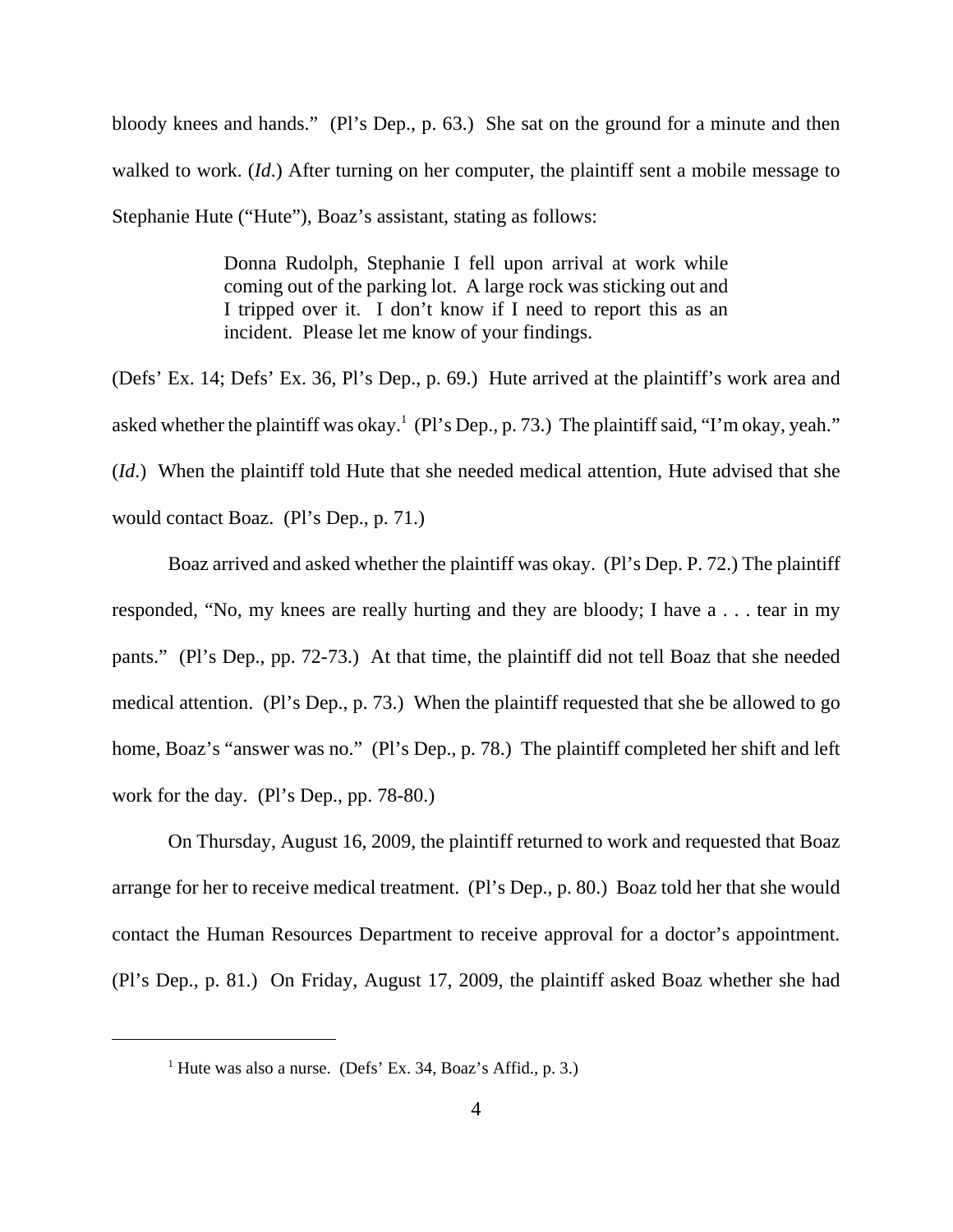received a response from the Human Resources Department and Boaz indicated that she had not. (Pl's Dep., p. 83.)

When she returned to work on Monday, August 20, 2007, the plaintiff sent an e-mail to both Boaz and Hute, in which she stated that "over the weekend she became very stiff and experienced significant edema/pain in [her] knees" and that she was "not feeling much better today." (Defs' Ex. 15; Defs' Ex. 34, Boaz's Affid., p. 5.) Upon receiving this e-mail, Boaz contacted Kelsey and discussed arrangements for the plaintiff to be examined by a doctor. (Defs' Ex. 34, Boaz's Affid., pp. 5-6.) Boaz subsequently gave the plaintiff an on-the-jobinjury form and sent her to the office of Dr. Stewart Tankersley, a general practitioner. (Pl's Dep., p. 95.) Human resources personnel also provided the plaintiff with paperwork for workers' compensation. (Defs' Ex. 33, Kelsey's Affid., p. 4.)

Upon examining the plaintiff, Dr. Tankersley diagnosed the plaintiff as suffering from a right knee contusion and provided samples of Celebrex. (Defs' Ex. 16.) Dr. Tankersley also indicated that the plaintiff could return to regular work without restrictions; however, he also noted that the plaintiff should do no lifting/carrying or pushing/pulling.<sup>2</sup> (Id.) On Tuesday, August 21, 2007, and Wednesday, August 22, 2007, Boaz assigned the plaintiff to receptionist and clerical duties. (Defs' Ex. 34, Boaz's Affid., p. 6.) On that Wednesday, the plaintiff sent Boaz an e-mail indicating that she disagreed with Dr. Tankersley's determination that she could return to work without restrictions. (*Id*.)

 $2^2$  Later that day, Dr. Tankersley initialed a notation on the form which stated, "Correction 4 p.m. No Limitations." (Defs' Ex. 16.)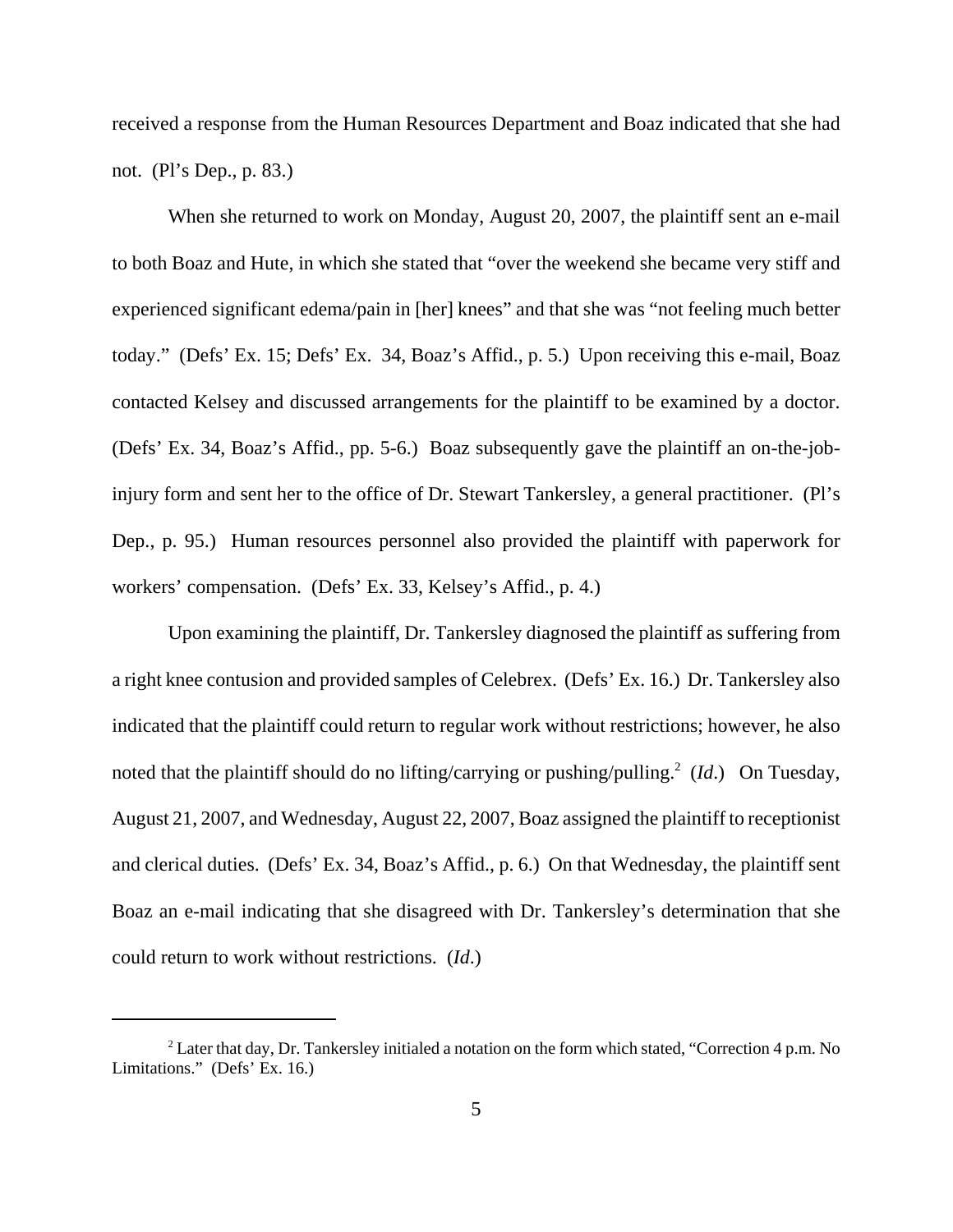Shortly after the plaintiff expressed her dissatisfaction with Dr. Tankersley's opinion, human resource personnel arranged for the plaintiff to be examined by Dr. Charles Hartzog, an orthopaedic specialist. After examining the plaintiff on August 27, 2007, Dr. Hartzog completed a physician's report and diagnosed the plaintiff as suffering from anterior contusions to both knees and patellofemoral pain. (Defs' Ex. 19.) Dr. Hartzog recommended physical therapy and braces and advised that the plaintiff could return to work and perform sedentary duties. (*Id.*) Dr. Hartzog's report was provided to human resources personnel.

Later that day, Boaz and Kelsey met with the plaintiff to discuss her sedentary work restrictions. (Defs' Ex. 34, Boaz's Affid., p. 8.) During the meeting, the plaintiff was asked to sign an accommodation form. (*Id*.) Kelsey explained that Jackson Hospital requires that all employees who return to work with restrictions to sign the form. (*Id*.) The plaintiff requested that a sentence stating that Jackson Hospital would not be liable for any injuries caused by noncompliance with accommodated restrictions be deleted from the form. (*Id*., pp. 8-9.) She also stated that she did not understand what Dr. Hartzog meant by sedentary duties and that she believed that "if she got up and went to the bathroom this would somehow violate the restrictions imposed on her job duties by Dr. Hartzog." (*Id*., p. 9.) In response to the plaintiff's request, Dr. Hartzog provided human resources personnel an additional physician's report, in which he diagnosed the plaintiff as suffering from a knee contusion and chondromalacia. (Defs' Ex. 21.) He also noted that the plaintiff "should do only sedentary (sit-down) duties all day. May get up to go to bathroom." (*Id*.) At some point during the meeting, Darrington arrived and explained that the accommodation form is a standard form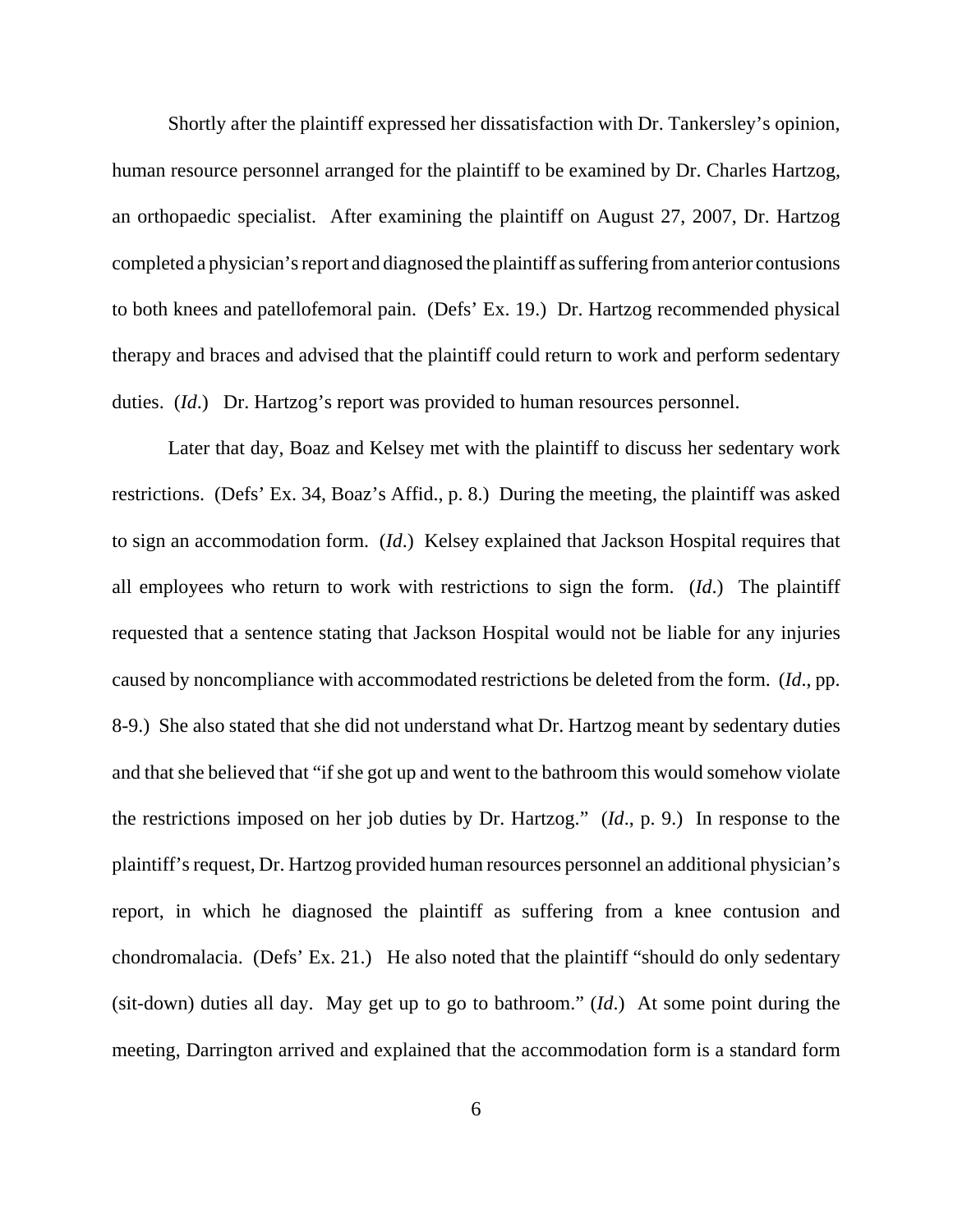used by Jackson Hospital. (Defs' Ex. 35, Darrington's Affid., p. 11.) When the plaintiff refused to sign the form, Darrington ended the discussion. (*Id*.) After this August 27, 2007, meeting, the plaintiff did not return to her assigned job at Jackson Hospital. (Defs' Ex. 35, p. 12.)

Although she did not report to work on August 28, 2007, the plaintiff did meet with Kelsey and Darrington. (*Id*.) Darrington explained that he did not have the authority to change the accommodation form and that he would discuss the problem with his supervisor.<sup>3</sup> (*Id*.) Once again, the plaintiff refused to sign the accommodation form. (*Id*.)

On August 29, 2007, the plaintiff submitted a letter to Darrington and Kelsey regarding "workers' compensation," in which she complained that she disagreed with Dr. Hartzog's assessment that she is able to perform sedentary duties. (Defs' Ex. 22.) Specifically, the plaintiff stated:

> I am to report to work and sit all day long and get up, only to go to the restroom. I advised Dr. Hartzog that I am already experiencing significant stiffness and pain in my knees and that I did not agree with his orders. I advised the only thing that helps them is if I am lying down with my knees elevated; it also reduces the swelling. He made a comment that really concerns me and that is he doesn't know if my knees will ever heal. I asked, I quote: "What do you mean you do not know if I will recover from this injury?" "He replied that he could not guarantee recovery." I advised that I will do everything in my power to get better.

(*Id*.) The plaintiff also set forth the following reasons for refusing to sign a work restriction

<sup>&</sup>lt;sup>3</sup> The record does not include any evidence indicating that Darrington's supervisor or any other Jackson Hospital personnel made any changes to the standard accommodation form.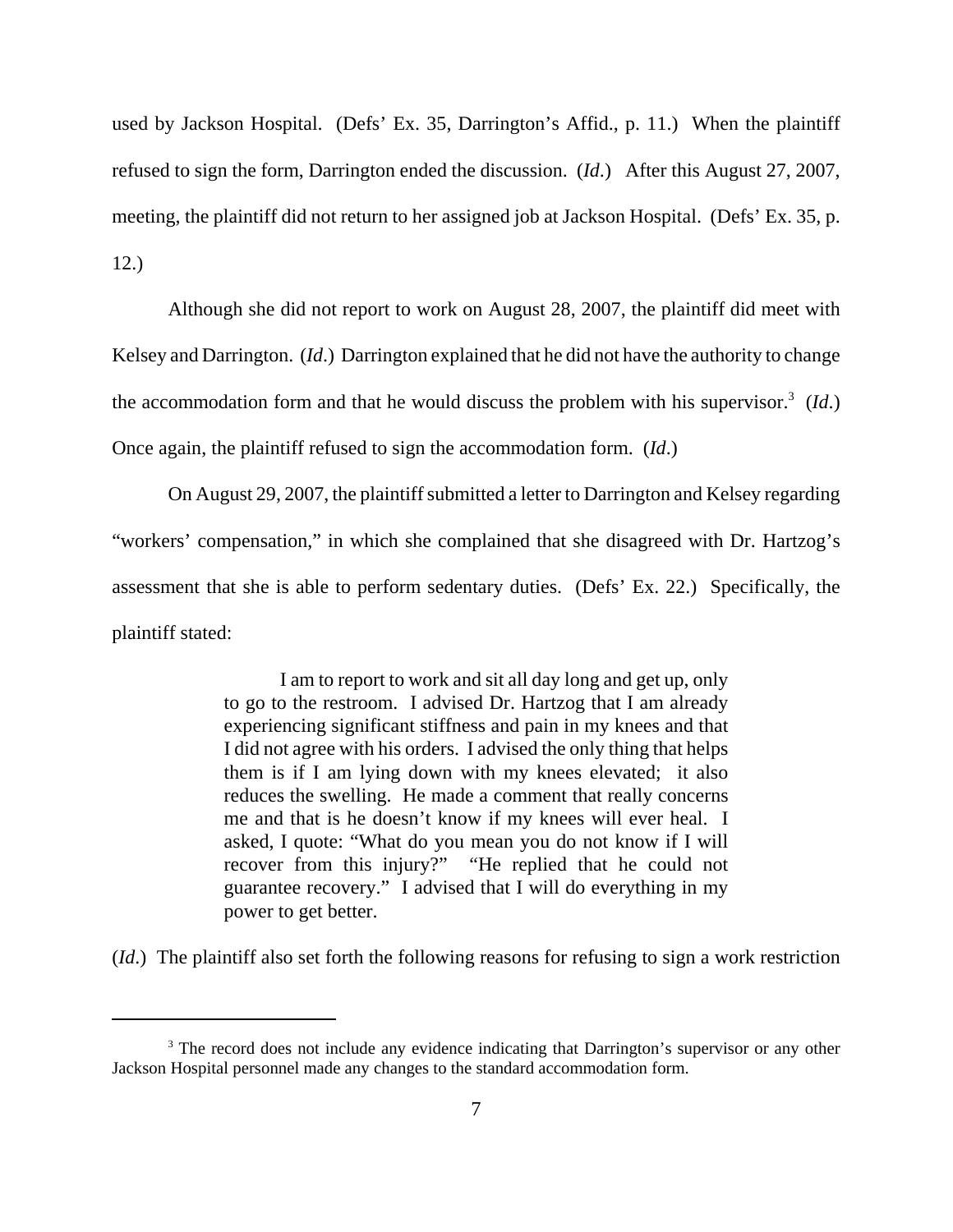memorandum: (1) she was not provided a list of sedentary job duties; (2) she was not provided

"the assigned temporary job duties attached"; (3) the memorandum was written "in the second

or third parties that is none other specified with names of the addressees." (*Id*.)

The plaintiff's letter concluded:

In other words Ashley Boaz and yourself has denied me the right to return to work, because I will not sign a form waiving my right to file any additional reports of injury if occurs as a result of Dr. Hartzog's orders (Pt should do only sedentary (sitdown) duties all day. May get up to go to the bathroom.) I will not waive my rights; this is my health. I know my feelings. It is shameful that I am being denied the right to return to work, not because I refuse to follow the doctor's orders. Matter-of-fact, I took the orders to Stephanie Hute and she advised that I go to check out and answer the phones/check out patients and I did. It was after the meeting that I was asked to clock out and not return until form is signed.

I feel that Dr. Hartzog knows that I will better benefit from elevation of feet and knees, but was reluctant to give me time off of work due to circumstances.

(*Id*.)

On August 31, 2007, Boaz notified Darrington that the plaintiff had not returned to work and recommended that her employment be terminated due to job abandonment. (Defs' Ex. 34, Boaz's Affid., p. 10; Defs' Ex. 35, Darrington's Affid., p. 12.) On September 4, 2007, Darrington wrote a letter which was hand-delivered to the plaintiff, in which he expressed concern about the plaintiff's unwillingness to sign the accommodation form and return to work.

(Defs' Ex. 26.) Darrington also stated:

I must regretfully inform you that we cannot meet the demands you have placed on the Management Team. Due to the position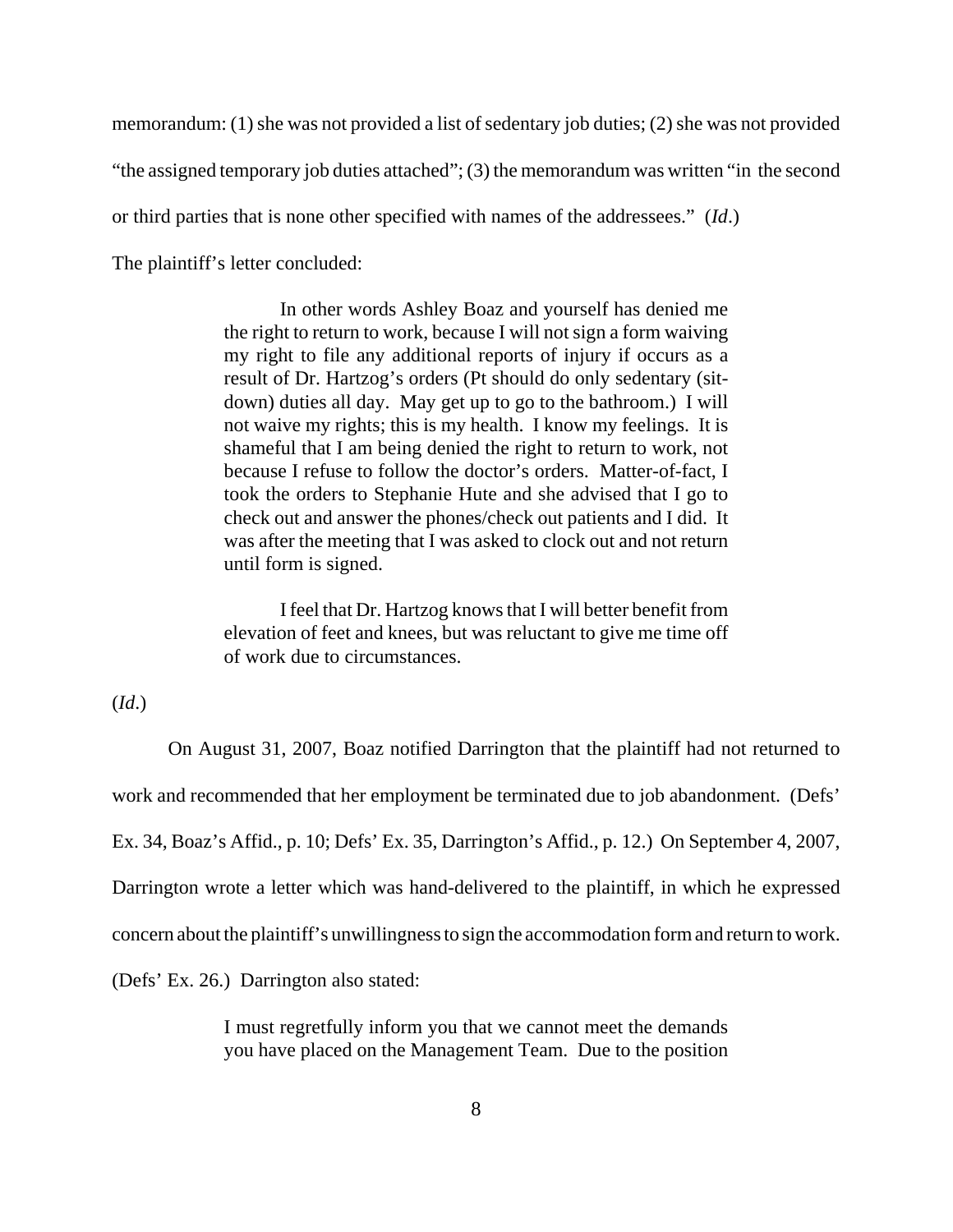you have taken in this matter concerning your employment with Jackson Hospital, we must view your unwillingness to return to work as a voluntary resignation. Please understand that we value you as a member of this team however, we must move forward with treating patients.

If you wish to further discuss the possibility of continuing your employment with Jackson Hospital, please contact Mr. Darrington. . . . If you no longer wish to meet with us or follow up concerning this matter, please forward a signed letter of resignation with the effective date to the Human Resources Department. I would also like to thank you for your past efforts.

(*Id*.)

The plaintiff did not contact Darrington. On September 6, 2007, Darrington sent a letter to the plaintiff informing her that "effective September 5, 2007, [her] employment with Jackson Hospital was terminated due to job abandonment."<sup>4</sup> (Defs' Ex. 29.)

In March 2008, the plaintiff submitted a complaint to the Equal Employment Opportunity Commission ("EEOC"), asserting that she was discriminated against on the basis of her race. On August 1, 2008, the EEOC dismissed her case. The plaintiff filed an initial complaint in this court on November 3, 2008, and an amended complaint on December 10, 2008. (Doc. Nos. 1 & 11.)

<sup>&</sup>lt;sup>4</sup> On September 28, 2007, an administrative law judge for the State of Alabama Department of Industrial Relations Unemployment Compensation Agency determined that the plaintiff was ineligible for benefits because she voluntarily left her job. (Attach. to Doc. No. 39, Pl's Ex. 14.) On appeal of the ALJ's decision, the State of Alabama Board of Appeals determined that the evidence established that the plaintiff did not voluntarily leave her job and reversed the ALJ's decision. (Attach. to Doc. No. 39, Pl's Ex. 15.)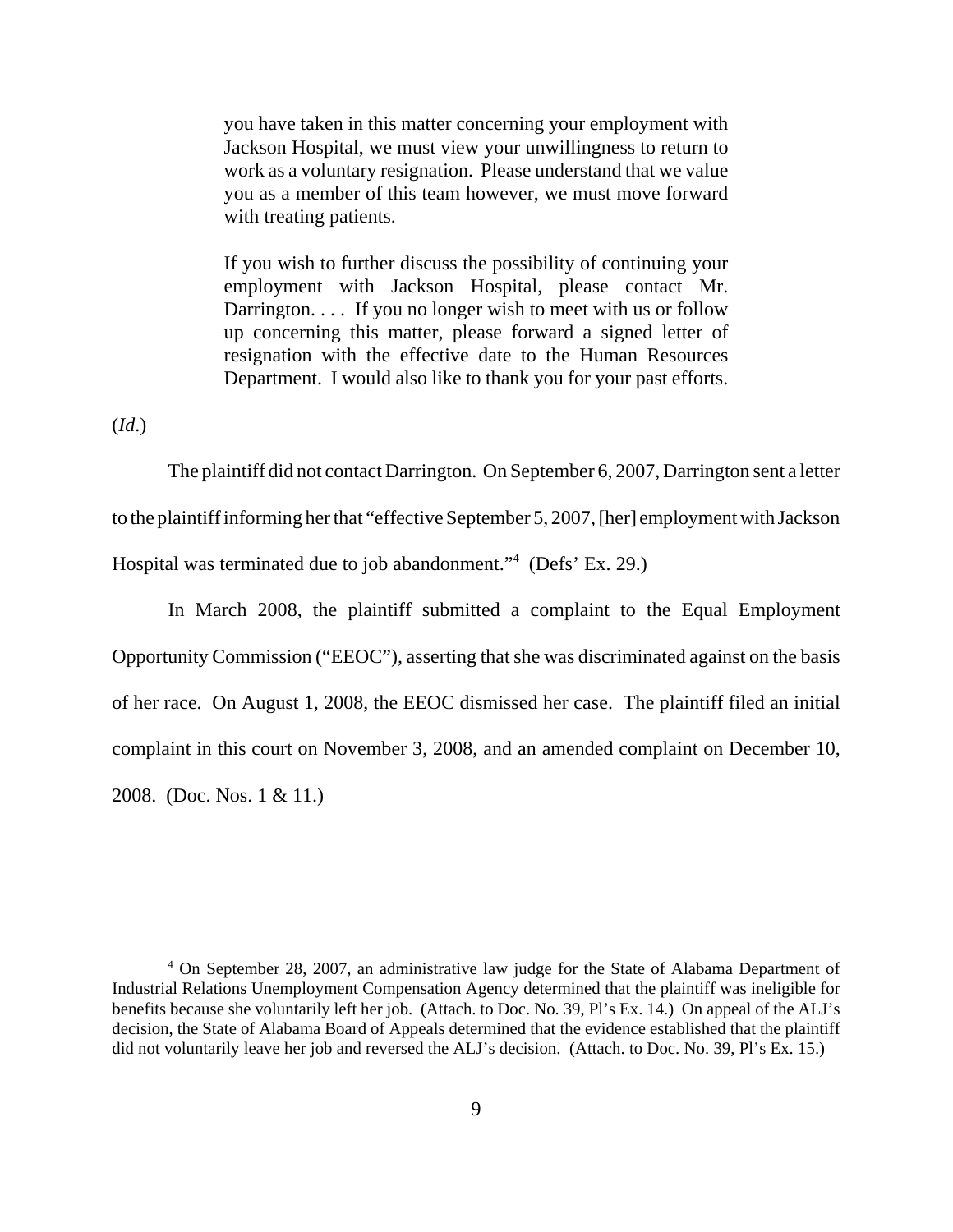#### **IV. DISCUSSION**

The plaintiff contends that she was wrongfully terminated from her employment at Jackson Hospital based on her race. Specifically, she alleges that the defendants treated her differently from white employees by refusing to provide immediate medical attention for her injuries, failing to accommodate her needs concerning the restrictions prescribed by her physicians, and disallowing full Worker's Compensation benefits. The plaintiff asserts that the defendants discriminated against her by asking her to sign an incomplete accommodation form.

Title VII prohibits discrimination on the basis of race, color, religion, sex, or national origin in a variety of employment practices.<sup>5</sup> *See Walker v. NationsBank of Fla., N.A.*, 53 F.3d 1548, 1555 (11<sup>th</sup> Cir. 1995). In an employment discrimination case, the plaintiff bears the ultimate burden of proving that the defendant intentionally discriminated against her. *Texas Dep't. of Cmty. Affairs v. Burdine*, 450 U.S. 248, 253 (1981). This Circuit has consistently held that federal courts, in resolving Title VII claims, do not review the accuracy of an employer's decision to terminate a plaintiff's employment. *See*, *e.g.*, *Jones v. Bessemer Carraway Med. Ctr.*, 151 F.3d 1321, 1321 n.16 (11th Cir. 1998) (citing *Nix v. WLCY Radio/Rahall Commc'ns*, 738 F.2d 1181, 1187 (11<sup>th</sup> Cir. 1984) ("Title VII is not a shield against harsh treatment at the workplace.")).

<sup>&</sup>lt;sup>5</sup> Title 42 U.S.C.A. § 2000e-2(a)(1) provides: "It shall be an unlawful employment practice for an employer to fail or refuse to hire or to discharge any individual, or otherwise to discriminate against any individual with respect to his compensation, terms, conditions, or privileges of employment, because of such individual's race, color, religion, sex or national origin."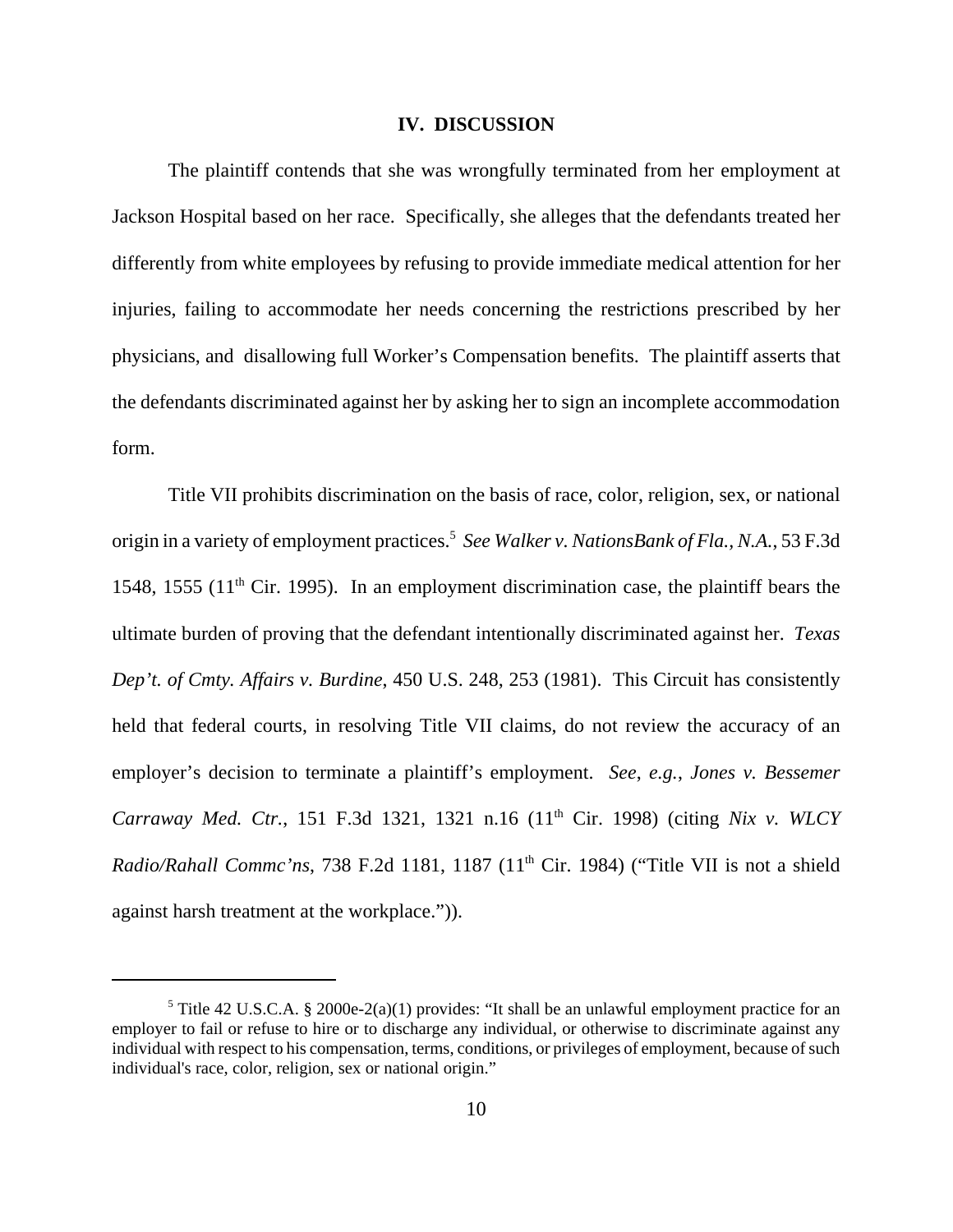To defeat the defendant's motion for summary judgment, the plaintiff must first establish a prima facie case of discrimination by one of three generally accepted methods: (1) presenting direct evidence of discriminatory intent; (2) presenting evidence to satisfy the fourpart circumstantial evidence test set out in *McDonnell Douglas Corp. v. Green*, 411 U.S. 792 (1973); or (3) presenting statistical proof. *Carter v. City of Miami*, 870 F.2d 578, 581 (11<sup>th</sup> Cir. 1989).<sup>6</sup> Because the plaintiff has not presented any direct or statistical evidence supporting her claim of intentional discrimination, the court proceeds to determine whether the plaintiff has demonstrated a prima facie case of intentional discrimination.

To the extent that the plaintiff alleges that she was treated differently from other employees, the court construes this claim as a disparate treatment claim. To establish a prima facie case of disparate treatment under Title VII, the plaintiff must show that there were employees, not within her protected class, who were similarly situated, but who were treated more favorably. *See Walker v. Mortham*, 158 F.3d 1177, 1193 (11th Cir. 1998); *Holifield v. Reno*, 115 F.3d 1555, 1561 ( $11<sup>th</sup>$  Cir. 1997). The parties do not dispute that the plaintiff is

<sup>&</sup>lt;sup>6</sup> Direct evidence of employment discrimination consists of statements by a person with control over the employment decision "sufficient to prove discrimination without inference or presumption." *See Clark v. Coats & Clark, Inc., 990 F.2d 1217, 1223 (11<sup>th</sup> Cir. 1993) (citing <i>Carter v. City of Miami, 870 F.2d 578,* 581-82 ( $11<sup>th</sup>$  Cir. 1989). The Eleventh Circuit has severely limited the type of language constituting direct evidence of discrimination. *See, e.g., Evans v. McClain of Ga., Inc.*, 131 F.3d 957, 962 (11<sup>th</sup> Cir. 1997); *Burrell v. Bd. of Trustees of Ga. Military Coll.*, 125 F.3d 1390, 1393-94 n.7 (11th Cir. 1997); *Earley v. Champion Int'l Corp.*, 907 F.2d 1077, 1082 (11<sup>th</sup> Cir. 1990). This Circuit holds that a plaintiff presents direct evidence of discrimination where "actions or statements of an employer reflect a discriminatory or retaliatory attitude correlating to the discrimination or retaliation complained of by the employee." *Carter v. Three Springs Residential Treatment*, 132 F.3d 635, 641-42 (11th Cir. 1998); *Merritt v. Dillard Paper Co.*, 120 F.3d 1181, 1189 ( $11<sup>th</sup>$  Cir. 1997). The plaintiff does not argue that there exists direct evidence of intentional discrimination in this case, nor has she presented any statistical evidence supporting her claims of intentional discrimination.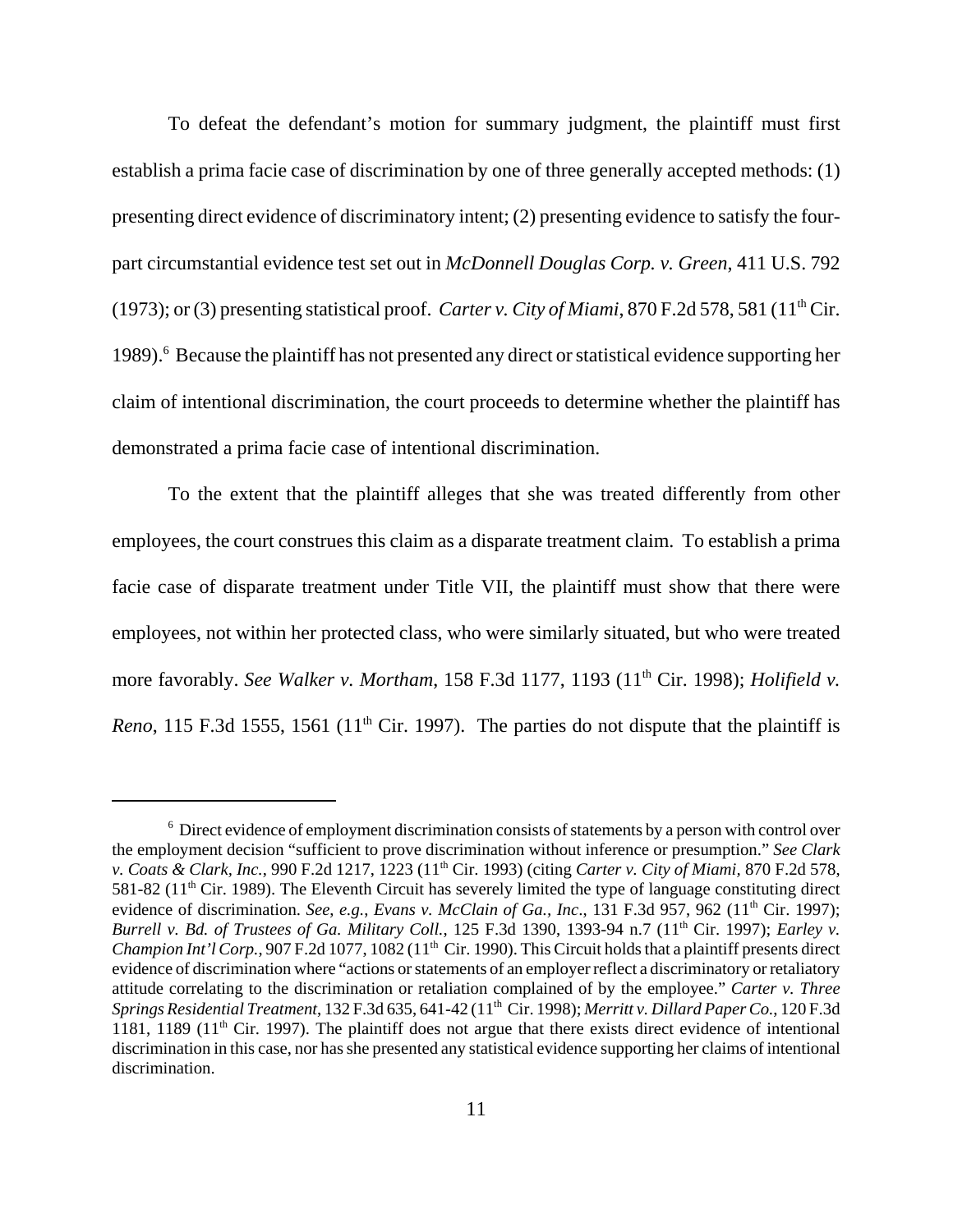African-American and that she was terminated from her position as a floater. They do disagree, however, as to whether similarly situated persons outside of the plaintiff's protected class received more favorable treatment.

"In determining whether employees are similarly situated for purposes of establishing a prima facie case, it is necessary to determine whether the employees are involved in or accused of the same or similar conduct" and are treated differently. *Maniccia v. Brown*, 171 F.3d 1364, 1368 (11th Cir.1999) (citing *Jones v. Bessemer Carraway Med. Ctr.*, 137 F.3d 1306, 1311 (11<sup>th</sup> Cir. 1998) *modified by*, 151 F.3d 1321 (11<sup>th</sup> Cir. 1998)).<sup>7</sup> The plaintiff must identify similarly situated employees, outside the protected class, who engaged in nearly identical conduct, but received better or more favorable treatment. *See Maniccia,* 171 F.3d at 1368; *Jones*, 137 F.3d at 1311. The question of whether the plaintiff is similarly situated with nonminority employees is crucial. *See Marshall v. Western Grain Co., Inc.*, 838 F.2d 1165, 1168  $(11<sup>th</sup> Cir. 1988)$  (citing *Kendall v. Block*, 821 F.2d 1142 (5<sup>th</sup> Cir. 1987)).<sup>8</sup>

The plaintiff alleges that she is similarly situated to one white employee – Debra Boyd. The plaintiff argues that Boyd suffered a similar fall in an employee parking lot and received immediate medical attention. The defendants asserts that Boyd is not a proper comparator because she fell and broke her ankle, requiring emergency medical treatment. After careful

 $<sup>7</sup>$  The part of this opinion dealing with the establishment of a prima facie case by circumstantial</sup> evidence was not superceded by *Jones v. Bessemer Carraway Med. Ctr.*, 151 F.3d 1321 (11<sup>th</sup> Cir. 1998). Only the part of the Court's opinion regarding direct evidence was superceded.

<sup>&</sup>lt;sup>8</sup> See Bonner v. City of Prichard, 661 F.2d 1206 (11<sup>th</sup> Cir. 1981) (*en banc*), adopting as binding precedent all of the decisions of the former Fifth Circuit handed down prior to the close of business on September 30, 1981.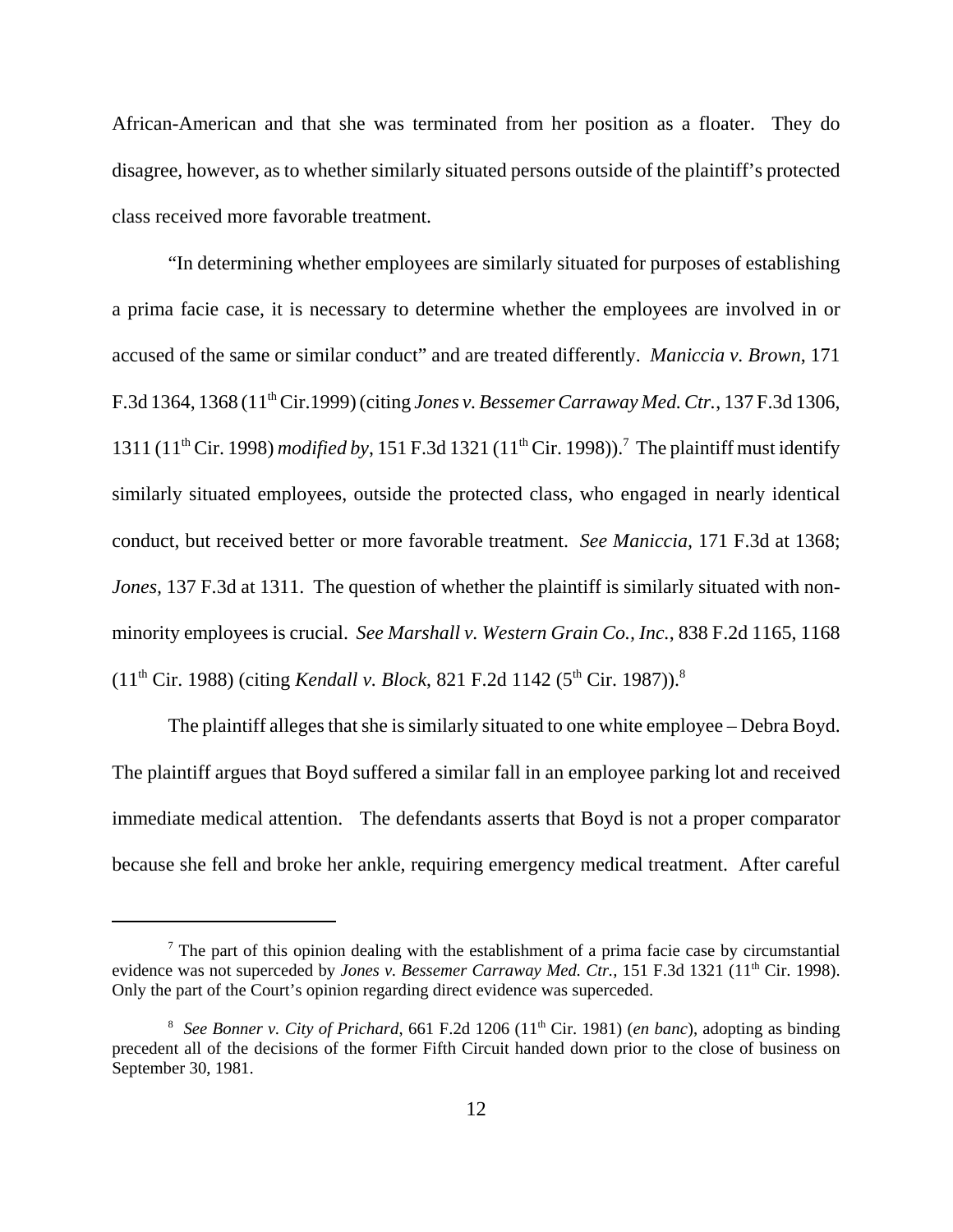review, the court concludes that the plaintiff's evidentiary submissions do not create a genuine issue of material fact about whether she was similarly situated to another white employee.

Although both the plaintiff and Boyd tripped over rocks and fell in a parking lot at Jackson Hospital, their situations from this point forward diverge in opposite directions, like a smile and a frown. The evidentiary materials indicate that, as a result of the fall, Boyd fractured her left lateral malleolus and was unable to walk out of the parking lot by herself. The plaintiff, however, merely suffered contusions to her knees and walked to work after the incident.<sup>9</sup> While Boyd's orthopaedic specialist recommended that Boyd should take four days off from work, the plaintiff's orthopaedic specialist determined that the knee contusions would not prevent her from returning to work. The undisputed evidence also indicates that Boyd signed Jackson Hospital's standard accommodation form indicating that she would perform sedentary duties; the plaintiff, however, refused to sign the standard accommodation form. In addition, Boyd returned to work on the day instructed by her doctor and performed sedentary duties, whereas the plaintiff did not return to work and perform sedentary duties as recommended by her physicians. Given the number of dissimilarities, Boyd's fall in the parking lot and the subsequent treatment of her are insufficient to establish that both Boyd and

<sup>9</sup> The plaintiff was also diagnosed as suffering from chondromalacia, a degenerative condition. *See also McCastler v. Commissioner of Social Security*, No. 6:07cv1684-Orl-28UAM, 2009 WL 691147 (M.D. Fla. March 16, 2009) (unpublished) ("Chondromalacia is defined as '[s]oftening of any cartilage.' *Stedman's Medical Dictionary* 341 (26th ed. 1995)."); *Mastison v. Astrue*, No. 5:07cv129/RS-MD, 2008 WL 2038250, \*5 (N.D. Fla. May 12, 2008) (unpublished) (defining chondromalacia as "meaning degeneration or deterioration in the articular cartridge"); *Carson v. Astrue*, No. 3:07cv60J-32TEM, 2008 WL 899223, \*4 (M.D. Fla. March 29, 2008) (unpublished) (defining chondromalacia as "a degenerative disease of the cartilage"). The court notes that there is no evidence that the plaintiff's degenerative condition occurred as the result of her fall in the parking lot.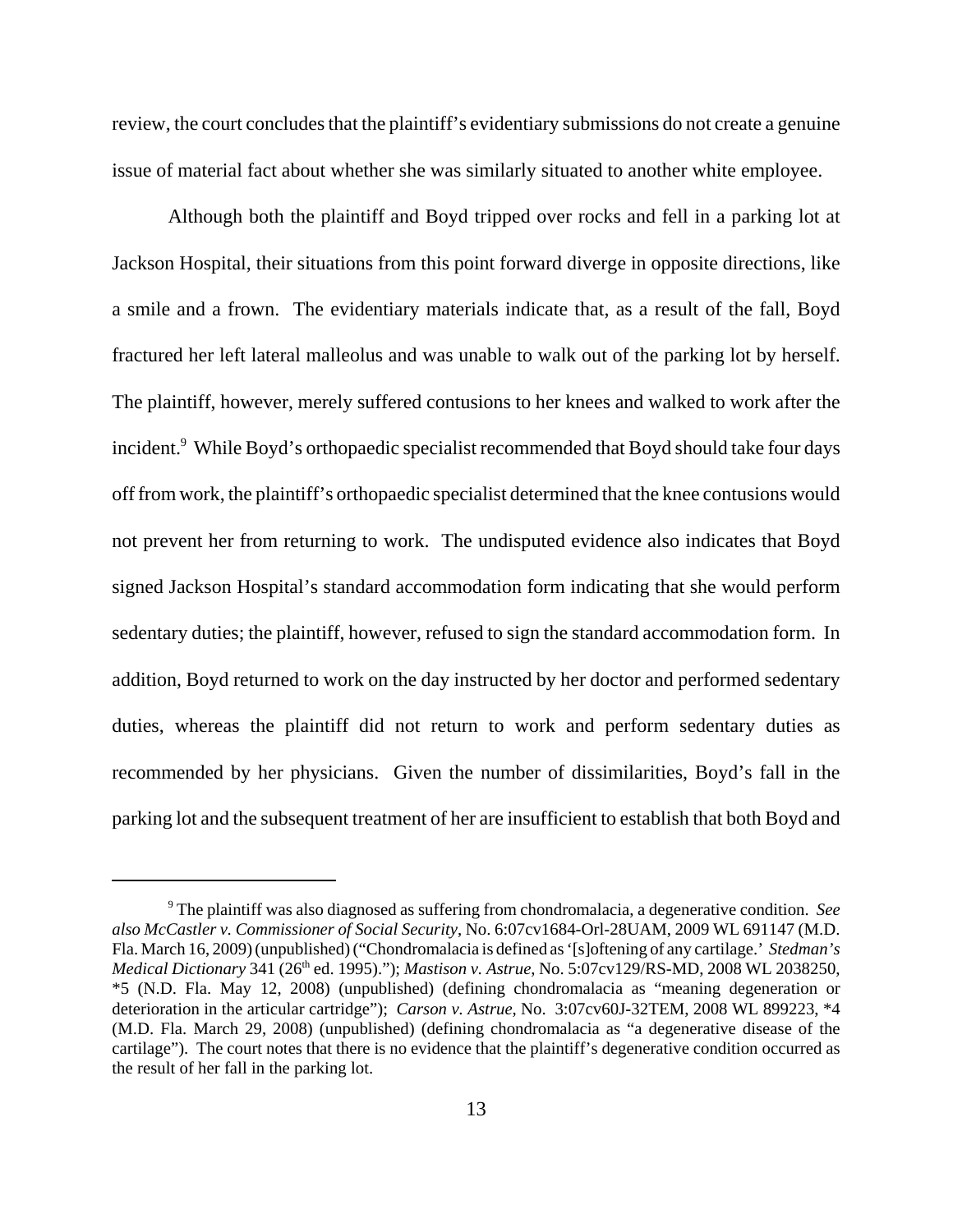the plaintiff were similarly situated. Thus, Boyd is not a proper comparator in this case.

Title VII does not make unexplained differences in treatment per se illegal nor does it make inconsistent or irrational employment practices illegal . . . The law does not require, nor could it ever realistically require, employers to treat all of their employees all of the time in all matters with absolute, antiseptic, hindsight equality. What the law does require is that an employer not discriminate against an employee on the basis of the employee's protected class characteristics.

*E.E.O.C. v. Flasher Co., Inc., 986 F.2d 1312, 1319 (10<sup>th</sup> Cir. 1992). After careful review, the* court concludes that the plaintiff has failed to demonstrate a prima facie case of discrimination under the disparate treatment theory because she has not demonstrated that she is similarly situated to any individuals outside her protected class who were treated more favorably than her.

Moreover, the defendants have articulated a legitimate, non-discriminatory reason for not providing immediate medical treatment and terminating the plaintiff. Under the second prong of the *McDonnell Douglas* test, the burden shifts to the defendants to present a legitimate, non-discriminatory reason for the plaintiff's termination. *McDonnell Douglas*, 411 U.S. at 802. The Eleventh Circuit holds that "[t]o satisfy this intermediate burden, the employer need only produce admissible evidence which would allow the trier of fact rationally to conclude that the employment decision had not been motivated by discriminatory animus." *Combs v. Plantation Patterns*, 106 F.3d 1519, 1527-28 (11th Cir. 1997). "'The defendant need not persuade the court that it was actually motivated by the proffered reasons. It is sufficient if the defendant's evidence raises a genuine issue of fact as to whether it discriminated against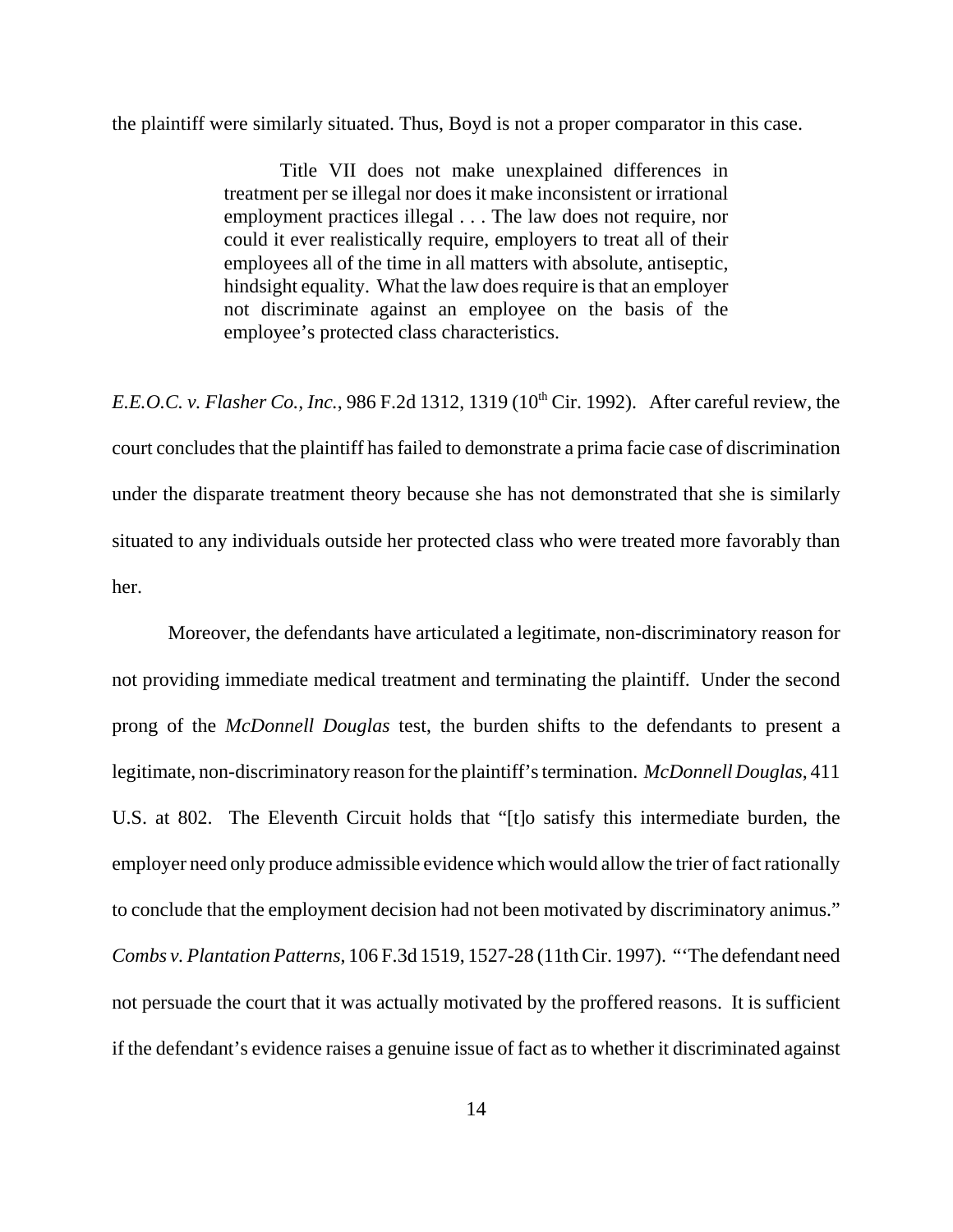the plaintiff.'" *Combs*, 106 F.3d at 1528 (quoting *Burdine*, 450 U.S. at 254-55). This intermediate burden is "exceedingly light." *Turnes v. AmSouth Bank, N.A.*, 36 F.3d 1057, 1061  $(11^{th}$  Cir. 1994).

The defendants contend that the plaintiff did not receive immediate medical treatment after her fall because she walked from the parking lot to work and initially stated that she was "okay." Thus, the defendants have offered a legitimate, non-discriminatory reason for the brief delay of medical treatment after the plaintiff's fall in the parking  $\text{lot.}^{10}$  The defendants also assert that the plaintiff was terminated because she refused to sign a standard accommodation form and failed to report to work for several days. Tardiness or absences are legitimate, nondiscriminatory reasons for terminating an employee. *See Lloyd v. Hi-Ridge Transport*, 396 F.Supp.2d 1290, 1296 (M.D. Ala. 2005).<sup>11</sup> Therefore, the court concludes that the defendants have offered a legitimate, non-discriminatory reason for the plaintiff's termination.

Having determined that the defendants presented evidence of a legitimate, nondiscriminatory reason for the plaintiff's delay in medical treatment and termination, the court now turns to the third prong of the *McDonnell Douglas* test. *McDonnell Douglas*, 411 U.S.

 $10$  The plaintiff also asserts that the defendants discriminated against her by refusing to provide her with full Workers' Compensation benefits. (Doc. No. 11, p. 6.) In her amended response, the plaintiff alleges that Boyd received full Workers' Compensation benefits. The plaintiff, however, has failed to provide any evidence in support of this claim or any evidence that the named defendants are responsible for determining to whom Workers' Compensation benefits should be awarded. As already discussed in the body of this Recommendation, Boyd is not a proper comparator, as she fractured or broke a bone during the fall and an orthopaedic specialist recommended that she not return to work for several days.

<sup>&</sup>lt;sup>11</sup> *Cf. Ross v. Buckeye Cellulose Corp.*, 980 F.2d 648 ( $11<sup>th</sup>$  Cir. 1993) (determining that evidence that employees occasionally made operating errors, were late or absent from work, or showed character flaws satisfied employer's burden of production of legitimate, nondiscriminatory reasons for not giving certain employees pay increases).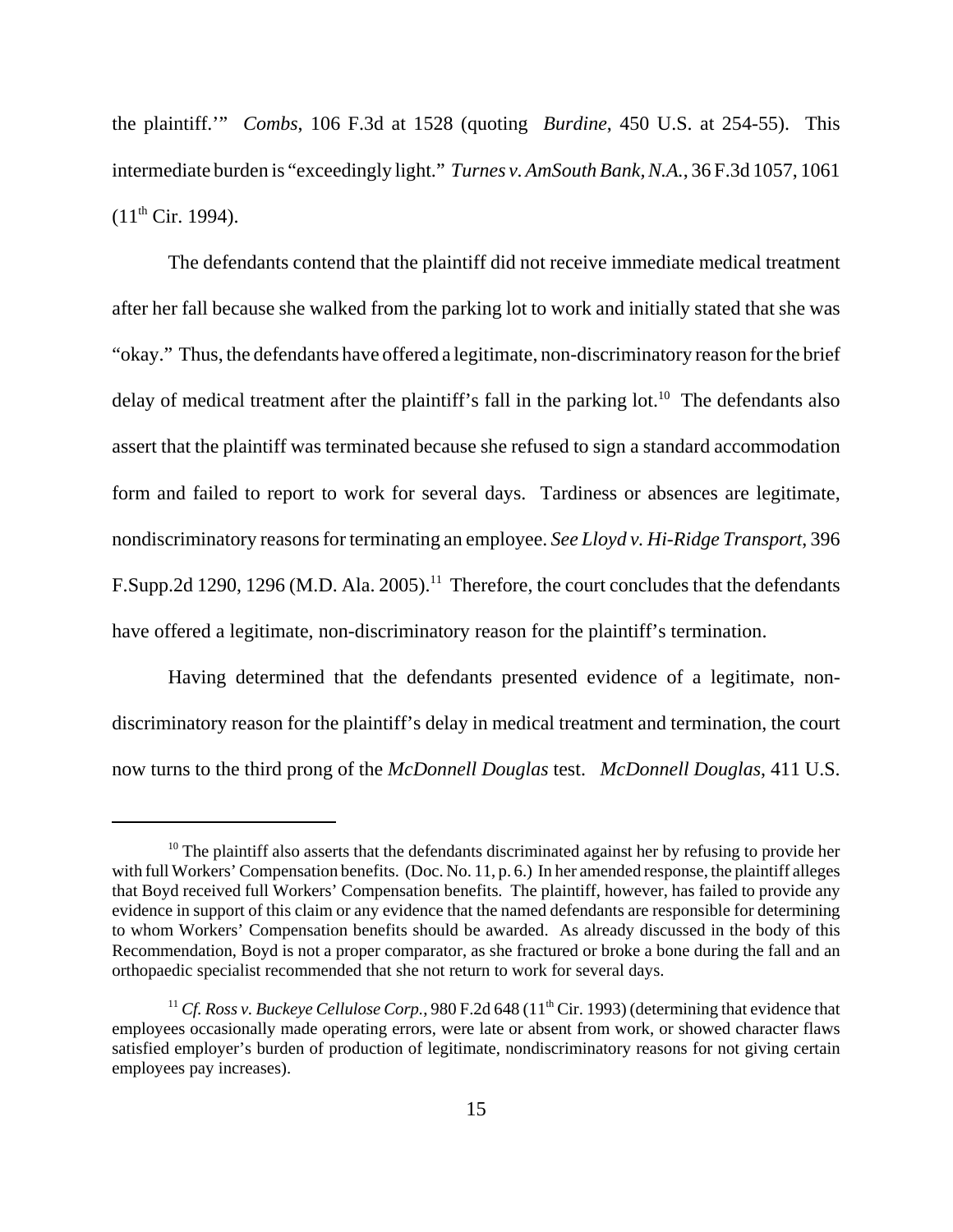at 802. The plaintiff must establish that the defendants' justification for the brief delay in medical treatment and her termination was a pretext for discrimination based on her race. Construing the evidence in the light most favorable to the plaintiff, the court concludes that the plaintiff has failed to present substantive evidence that the defendant's reasons for initially failing to refer her to a doctor for medical treatment and terminating her employment were a pretext for racial discrimination.

In evaluating a plaintiff's evidence of pretext, the court is not required to agree with the correctness of the employer's proffered reasons for discharge. This Circuit has consistently held that federal courts, in resolving these types of claims, do not review the accuracy of an employer's decision to terminate a plaintiff's employment. *See e.g., Jones v. Bessemer Carraway Med. Ctr.*, 151 F.3d 1321, 1321 n.16 (11th Cir. 1998), *quoting Nix,* 738 F.2d at 1187 ("Title VII is not a shield against harsh treatment at the workplace. . . The employer may fire an employee for a good reason, a bad reason, a reason based on erroneous facts, or for no reason at all, as long as its action is not for a discriminatory reason.").Instead, the crucial question is whether the employer was motivated by an improper discriminatory bias. *See, e.g., Standard v. A.B.E.L. Serv.*, *Inc.*, 161 F.3d 1318, 1333 (11th Cir. 1998); *Combs*, 106 F.3d at 1538.

 In her response, the plaintiff argues that the defendants' articulated reasons for terminating her should not be believed because both Kelsey and Darrington testified during an unemployment compensation hearing that "the only reason for termination was because of the refusal to sign memorandum 08/27/07." (Doc. No. 39, p. 4.) First, the court notes that the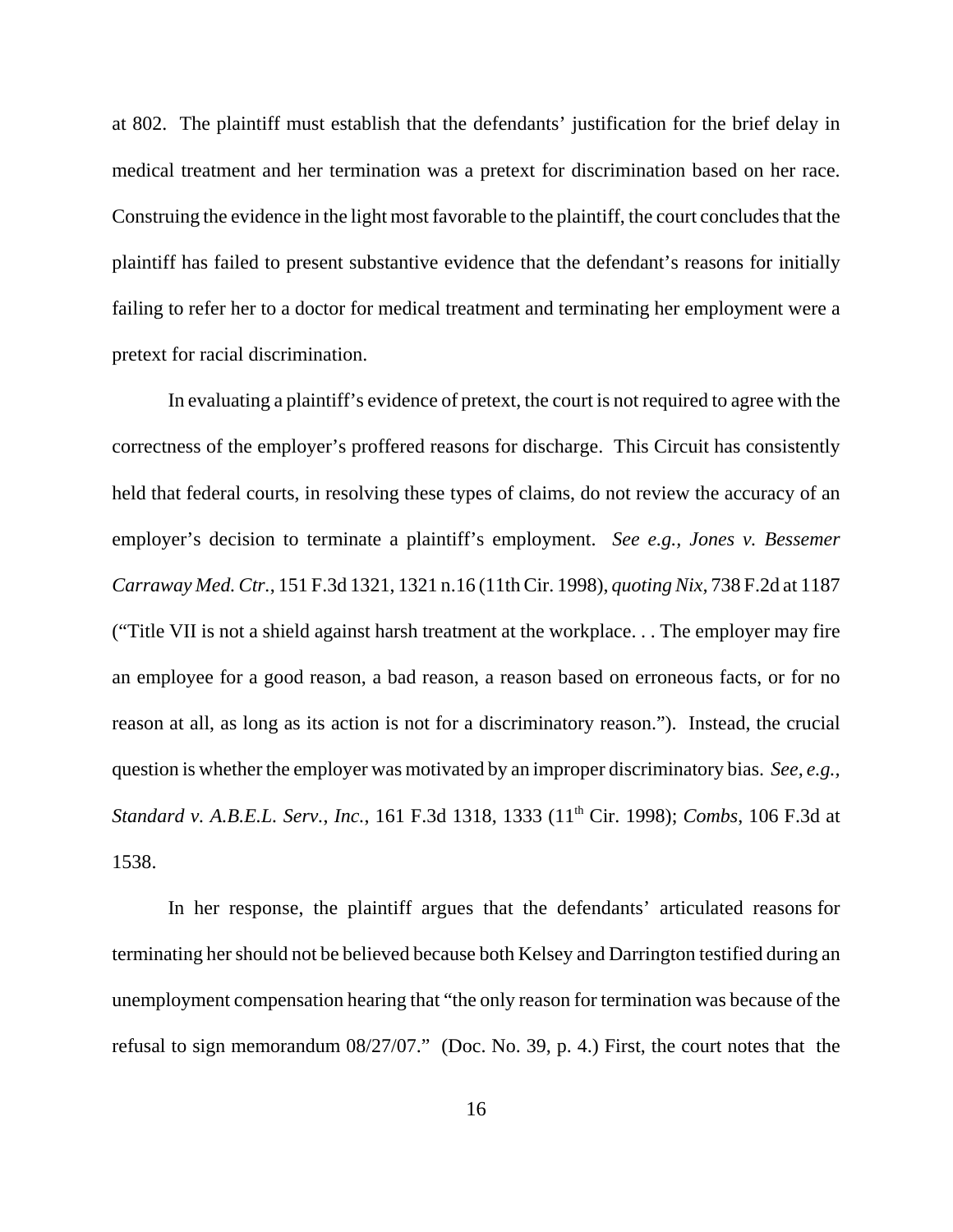issues presented during a state unemployment compensation proceeding are different from the issues presented in this Title VII case. In addition, the defendants' proffered reasons are not inconsistent with their position in this court. The undisputed evidence indicates that the plaintiff refused to sign the accommodation form. The plaintiff's refusal to sign the standard form indicating that she would perform sedentary duties resulted in her failure to return to work. When the plaintiff was absent from work for several days, she was terminated from her employment. Logically, it follows that if the plaintiff had signed the accommodation form and returned to work, she would not have been terminated. Moreover, even after management gave the plaintiff another chance to meet with Darrington regarding the accommodation form, the plaintiff did not go to this final meeting. There is no evidence indicating that this incident was in any way motivated by an improper discriminatory bias. Consequently, the plaintiff's argument fails to establish that the defendants' proffered reasons were pretextual.

The plaintiff fails to present or direct the court to any evidence establishing that the decision to delay the plaintiff's medical treatment for her bruised knees, require that the plaintiff sign a standard accommodation form, or terminate her was racially motivated. At best, the plaintiff the plaintiff presents nothing more than unsubstantiated allegations and conclusory statements in opposition to the defendants' motions for summary judgment with respect to the discriminatory discharge claim. "[U]nsubstantiated assertions alone are not enough to withstand a motion for summary judgment." *Rollins v. TechSouth, Inc.*, 833 F.2d 1525, 1529 (11th Cir. 1987). *See, e.g.*, *Carter v. Three Springs Residential Treatment*, 132 F.3d 635, 642 ( $11<sup>th</sup>$  Cir. 1998) (conclusory allegations without specific supporting facts have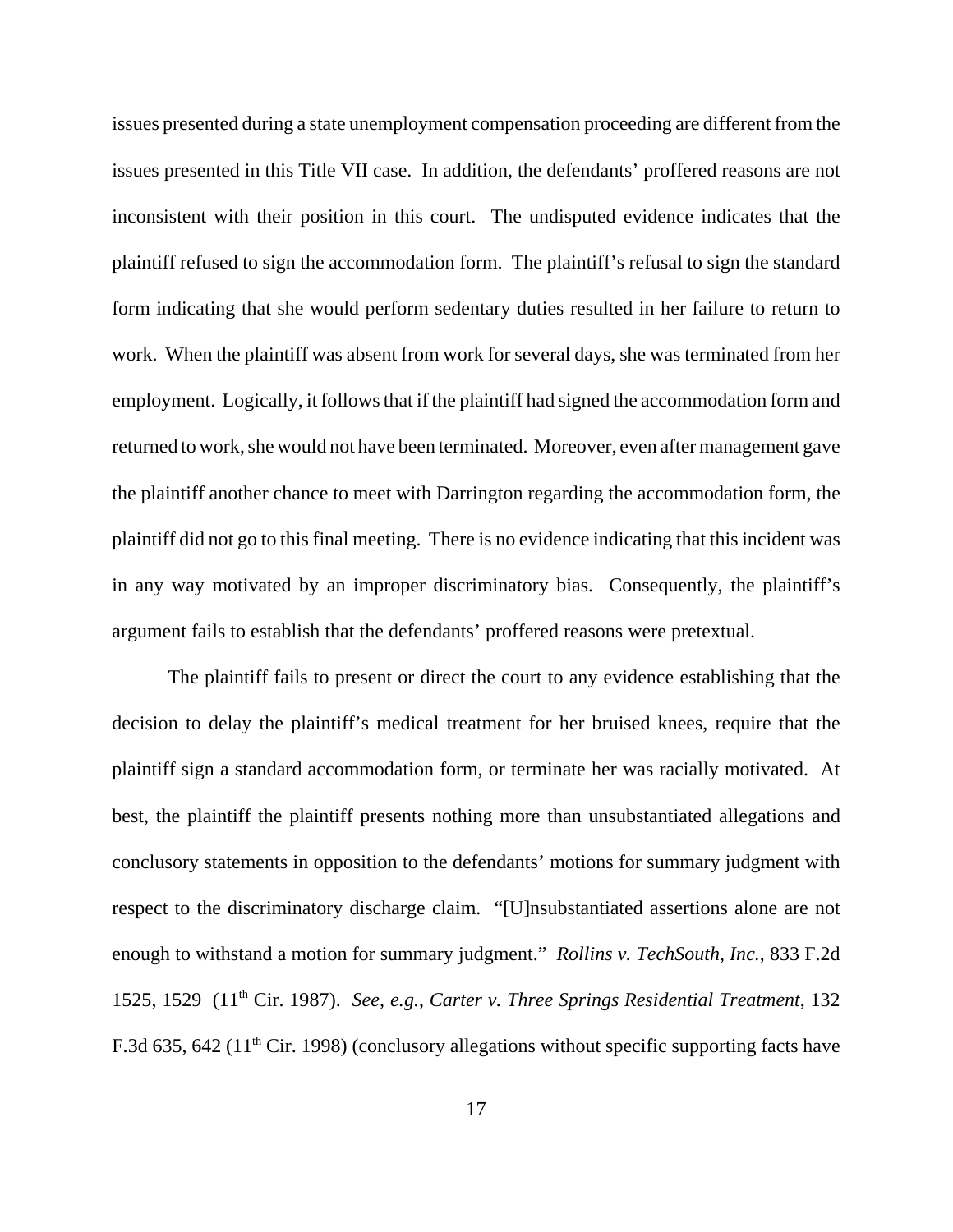no probative value). *See also Broadway v. City of Montgomery, Ala.*, 530 F.2d 657, 660 (5<sup>th</sup> Cir. 1976) (conclusory statements, unsubstantiated by facts in the record, will normally be insufficient to defeat a motion for summary judgment).<sup>12</sup> This court therefore concludes that the defendants' motions for summary judgment should be granted.<sup>13</sup>

## **VI. CONCLUSION**

Accordingly, it is the RECOMMENDATION of the magistrate judge that the defendants' motions for summary judgment be GRANTED and that this case be DISMISSED with prejudice. It is further

ORDERED that the parties are DIRECTED to file any objections to the on or before

<sup>&</sup>lt;sup>12</sup> In *Bonner v. City of Prichard*, 661 F.2d 1206, 1209 ( $11<sup>th</sup> Cir.1981$ ) (en banc), this court adopted as binding precedent all decisions of the former Fifth Circuit handed down prior to October 1, 1981.

<sup>&</sup>lt;sup>13</sup> In her amended complaint, the plaintiff asserts that the defendants "discriminated and retaliated against [her] when they terminated her employment for refusing to sign a[] document that was incomplete with regard to her injuries and restrictions." (Doc. No. 11, pp. 6-7.) In her response, the plaintiff argues that the defendants retaliated against her for filing a workers' compensation claim. (Doc. No. 39, p. 12.) Because the plaintiff's retaliation claim concerning workers' compensation benefits is not raised in her amended complaint, this issue is not properly before the court. Nonetheless, even assuming the plaintiff had properly presented her retaliation claim, this court concludes that the defendants would be entitled to summary judgment. To establish a prima facie case of retaliation, a plaintiff must show that: (1) she engaged in a statutorily protected activity; (2) she suffered an adverse employment action; and (3) there was a causal link between the protected activity and the adverse employment action. *See Farley v. Nationwide Mut. Ins.*, 197 F.3d 1322, 1336 (11th Cir. 1999); *Wideman v. Wal-Mart Stores*, 141 F.3d 1435, 1454 (11th Cir. 1998). If a plaintiff establishes a prima facie case of retaliation, the burden shifts to the defendant to produce legitimate reasons for the adverse employment action. *Brochu v. City of Riviera Beach*, 304 F.3d 114, 1155 (1th Cir. 2002) (citing *Johnson v. Booker T. Washington Broad. Serv.*, *Inc.*, 234 F.3d 501, 507 n. 6 (11th Cir. 2000)). "If the defendant does so, the plaintiff must show that the reasons the defendant gave were pretextual." *Brochu*, 304 F.3d at 1155. There is no *evidence* before this court indicating that the plaintiff filed a request for workers' compensation benefits. Thus, it is arguable that the plaintiff did not engage in a protected activity. In addition, as previously discussed, the defendants have articulated a legitimate reason for terminating the plaintiff's employment and the plaintiff has failed to demonstrate that the defendants' proffered reasons for her termination were pretextual. The plaintiff has produced no evidence from which a reasonable finder of fact could conclude that her termination was related to any claim for benefits.